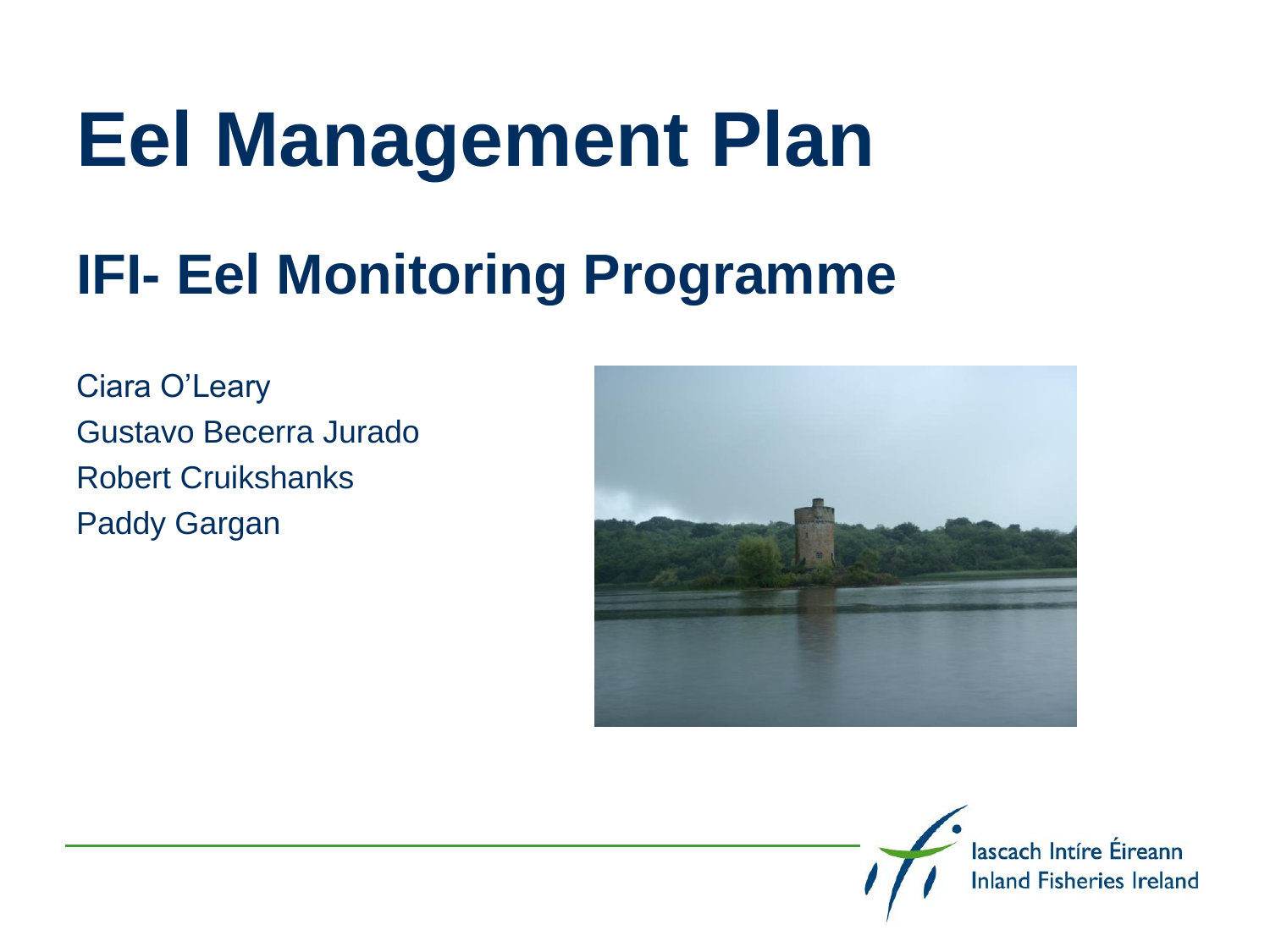# **Management Plan**

- EC Regulation (1100/2007)
	- Member States submit Management Plan
	- Ensure escapement of 40% of pristine silver eel stocks
- Irish National Management Plan
	- Accepted by EU Commission June '09
	- List of Management & Monitoring Objectives

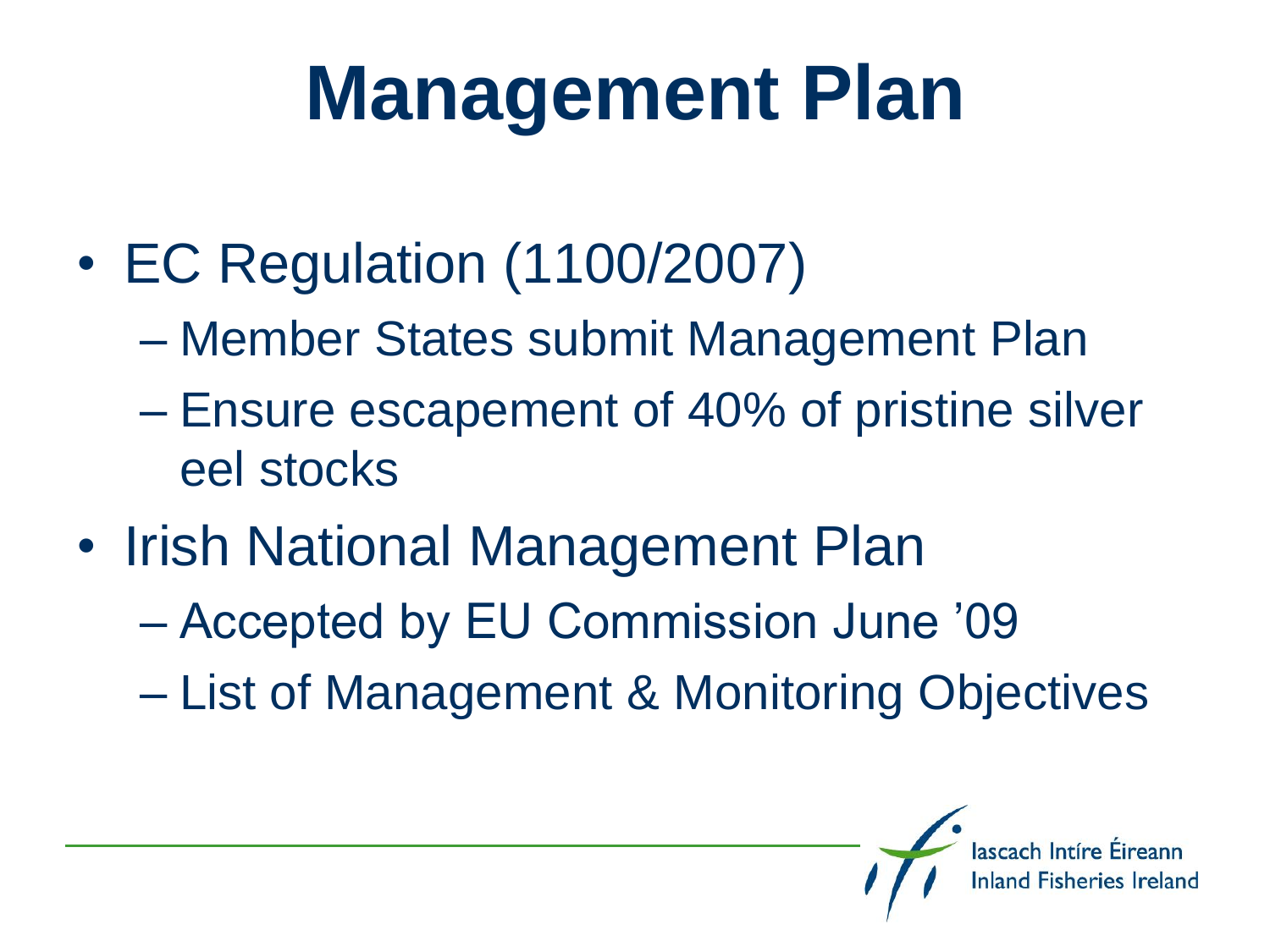# **IFI Surveys**





idocacii ilitii e cireann **Inland Fisheries Ireland**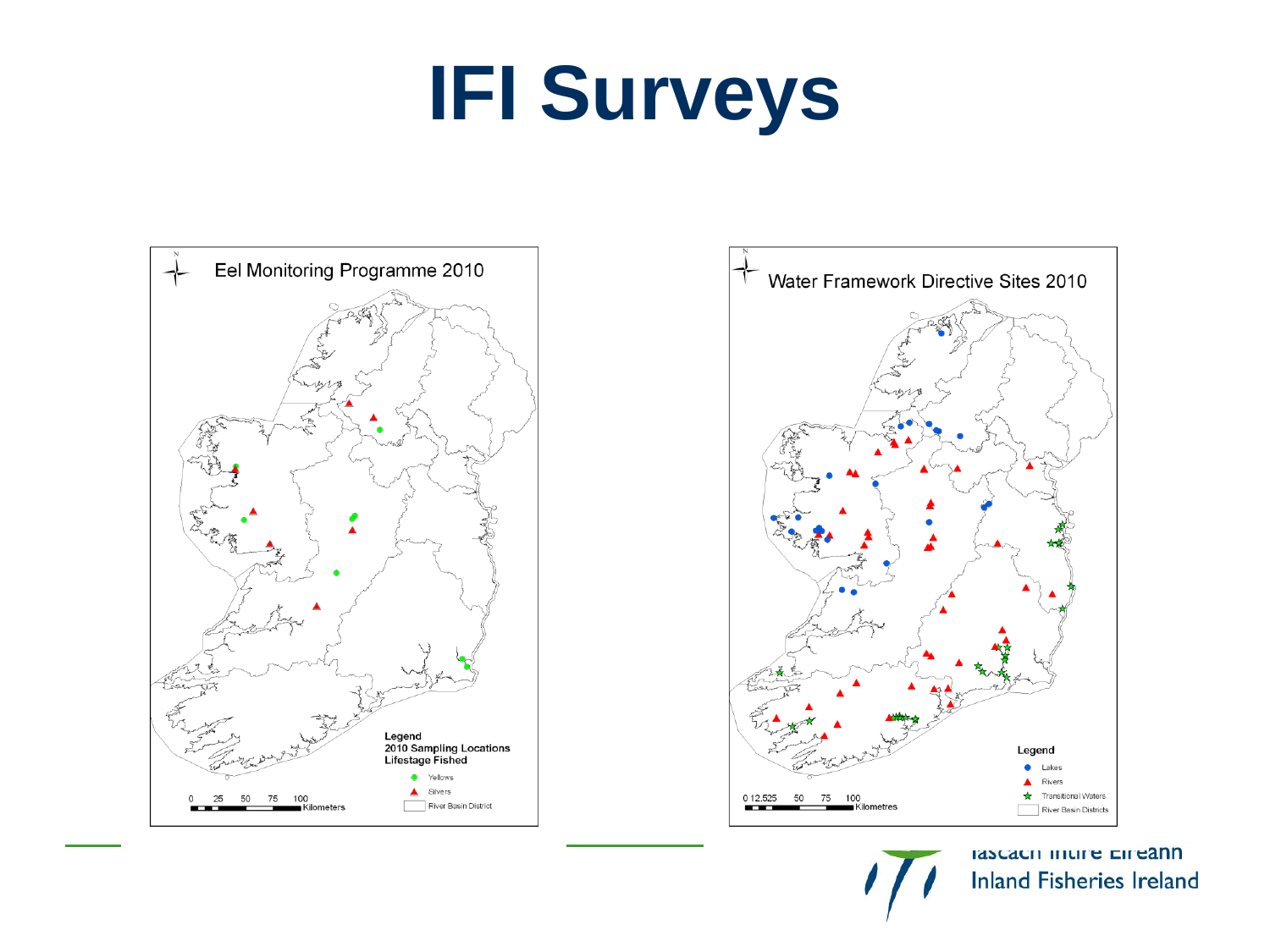# **National Coverage**

#### **WFD**

- Lakes 22
- Rivers 43
- T. waters 25

#### **EMP**

- 6 lakes
- 2 Transitional waters

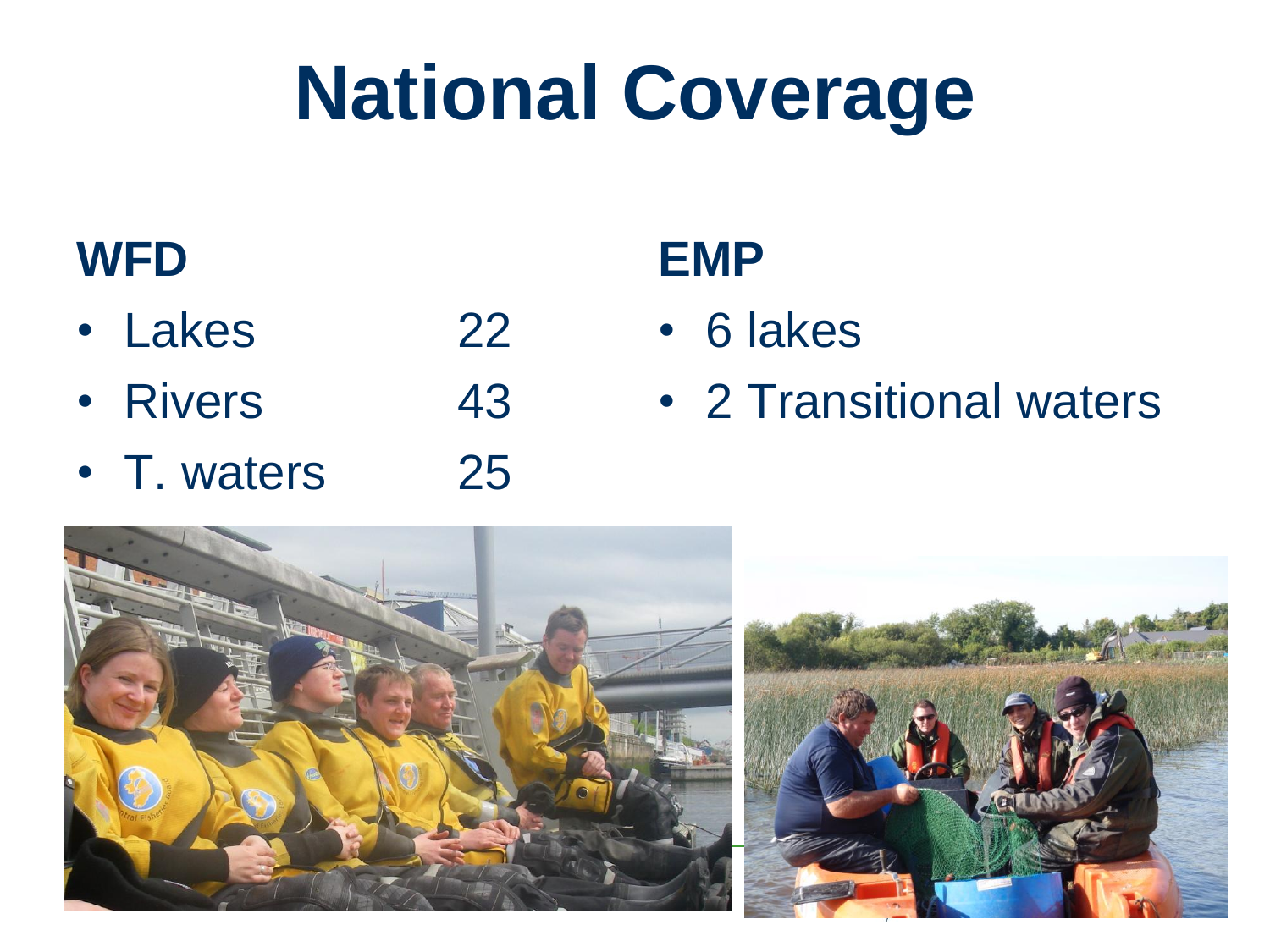# **Fyke Net Surveys**

#### **WFD**

- Chains 3 fyke nets
- Proportional to wetted area
- Shallow areas around lake
	- Depth 1-6m
- Random location
- Nets perpendicular to shore

#### **EMP**

- Chains 5 fyke nets
- 10 chains  $*$  6 nights – 300 net nights
- All areas
- Random Location (Efford 2009)

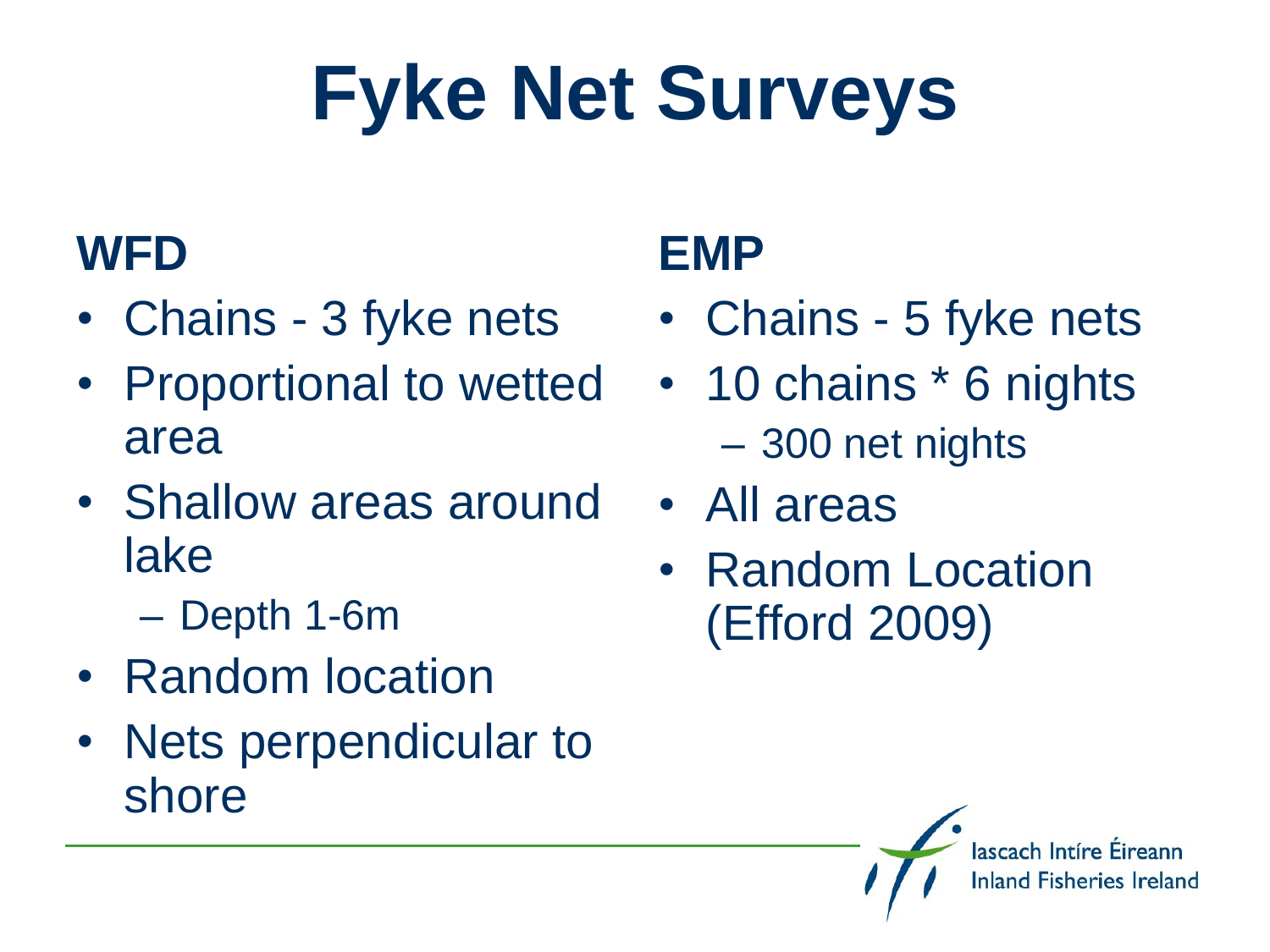## **Intensive Fyke Survey**





rascacii inui e cireann **Inland Fisheries Ireland**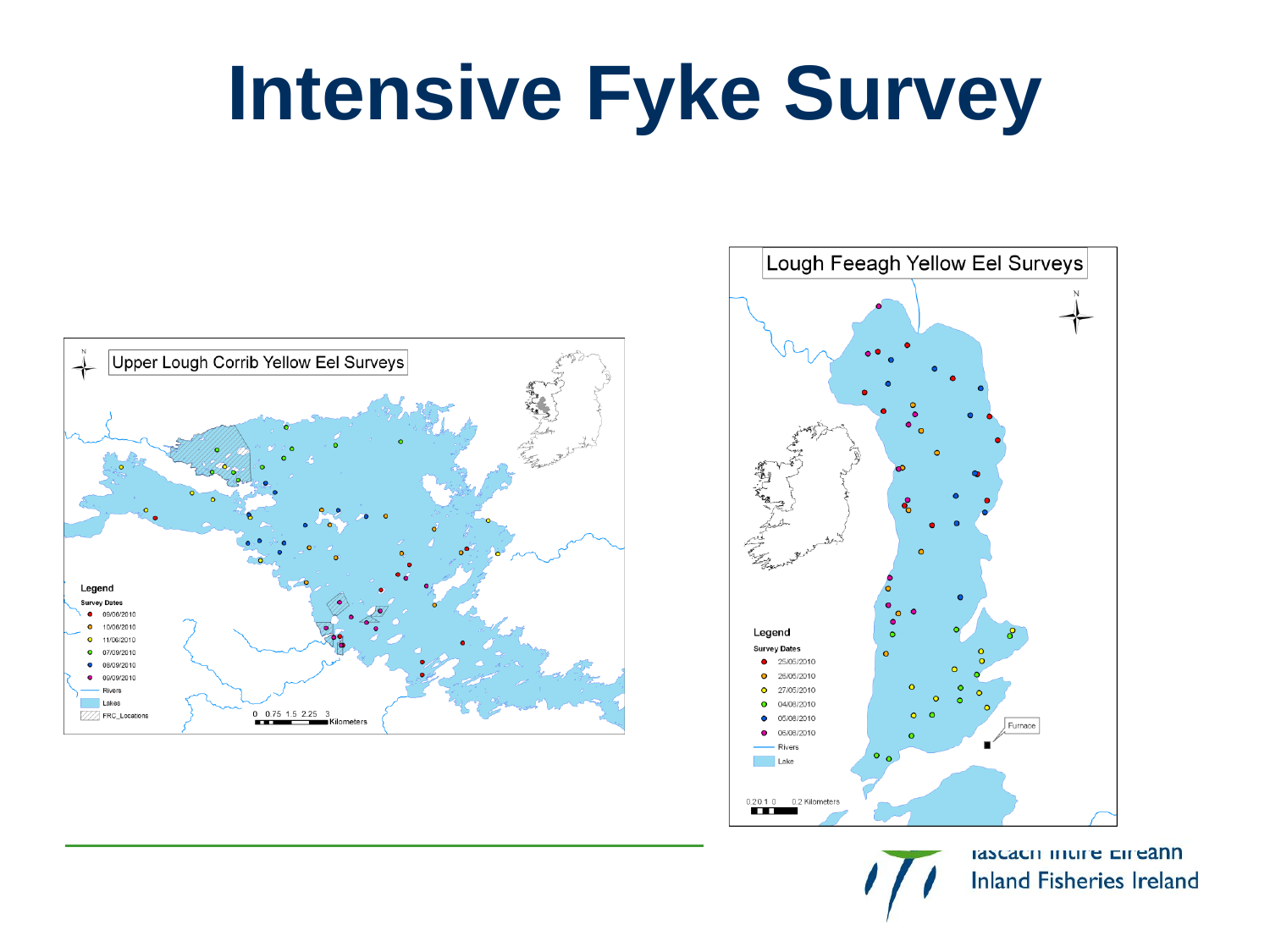# **Obj. 4: Intercalibration**

- Simultaneous sampling
	- Upr Lough Erne
	- Lough Ree (Upr & Lwr)
- Surveyed within cycle
	- Lough Cullin
	- Upper & Lower L. **Corrib**
	- Upper & Lower L.





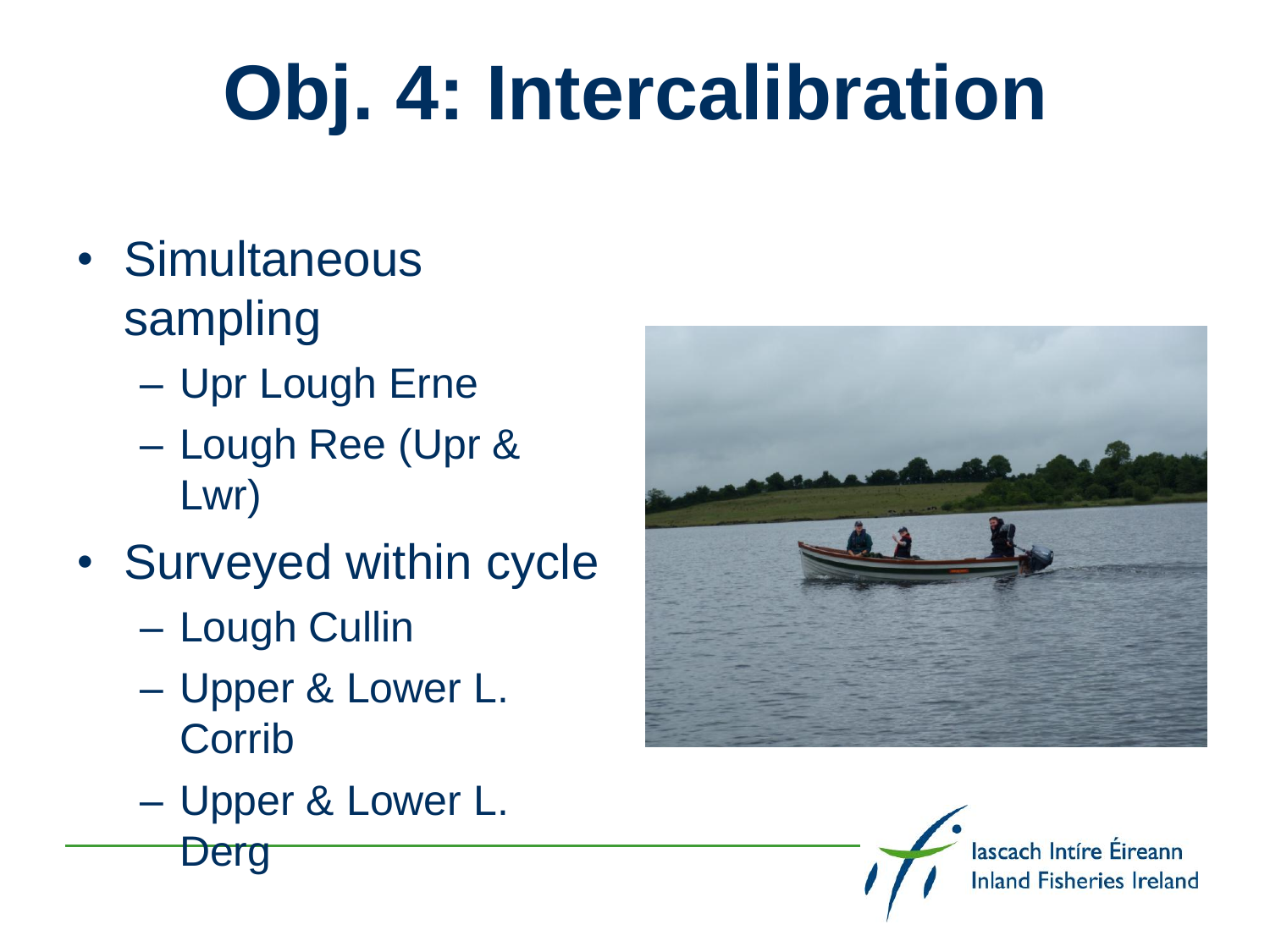### **Results**



lascach Intíre Éireann **Inland Fisheries Ireland**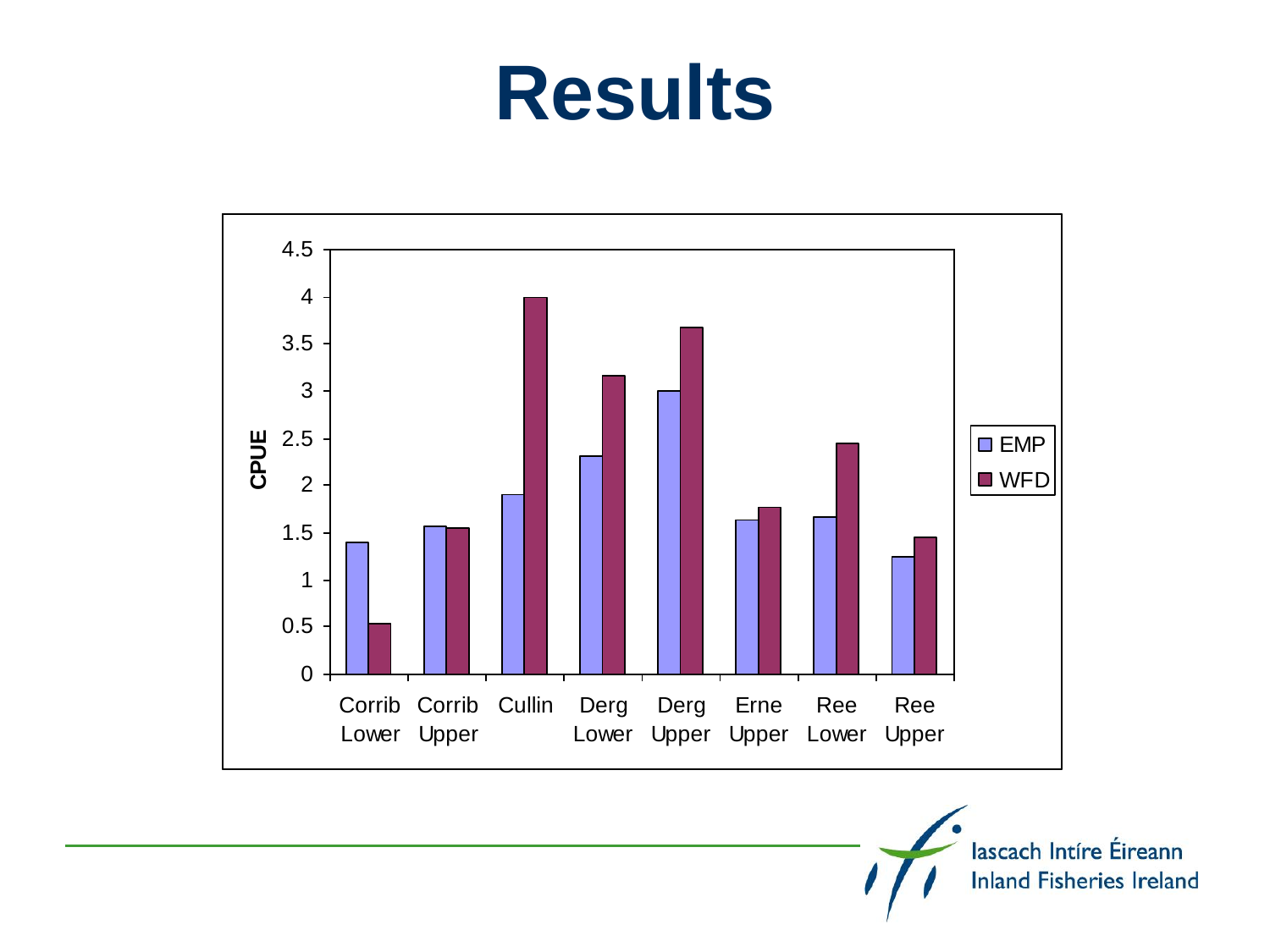## **Preliminary Results: Mann Whitney**

- CPUE
	- $-$  p=0.442 ns
	- Mdn CPUE
		- 1.633 EMP (n=8)
		- 1.778 WFD (n=8)
- Coefficient of Variation (CPUE)
	- $-$  p=0.401 ns
	- Mdn variance (CV)
		- 1.99 EMP
		- 2.95 WFD
- Weight
	- $-$  p=0.524 ns
	- Mdn weight (kg)
		- 0.171 EMP (n=1,266)
		- 0.161 WFD (n=128)
- Length
	- $-$  p=0.341 ns
	- Mdn Length
		- 47.0cm EMP (n=1,266)

lascach Intíre Éireann **Inland Fisheries Ireland** 

• 45.8cm WFD (n=128)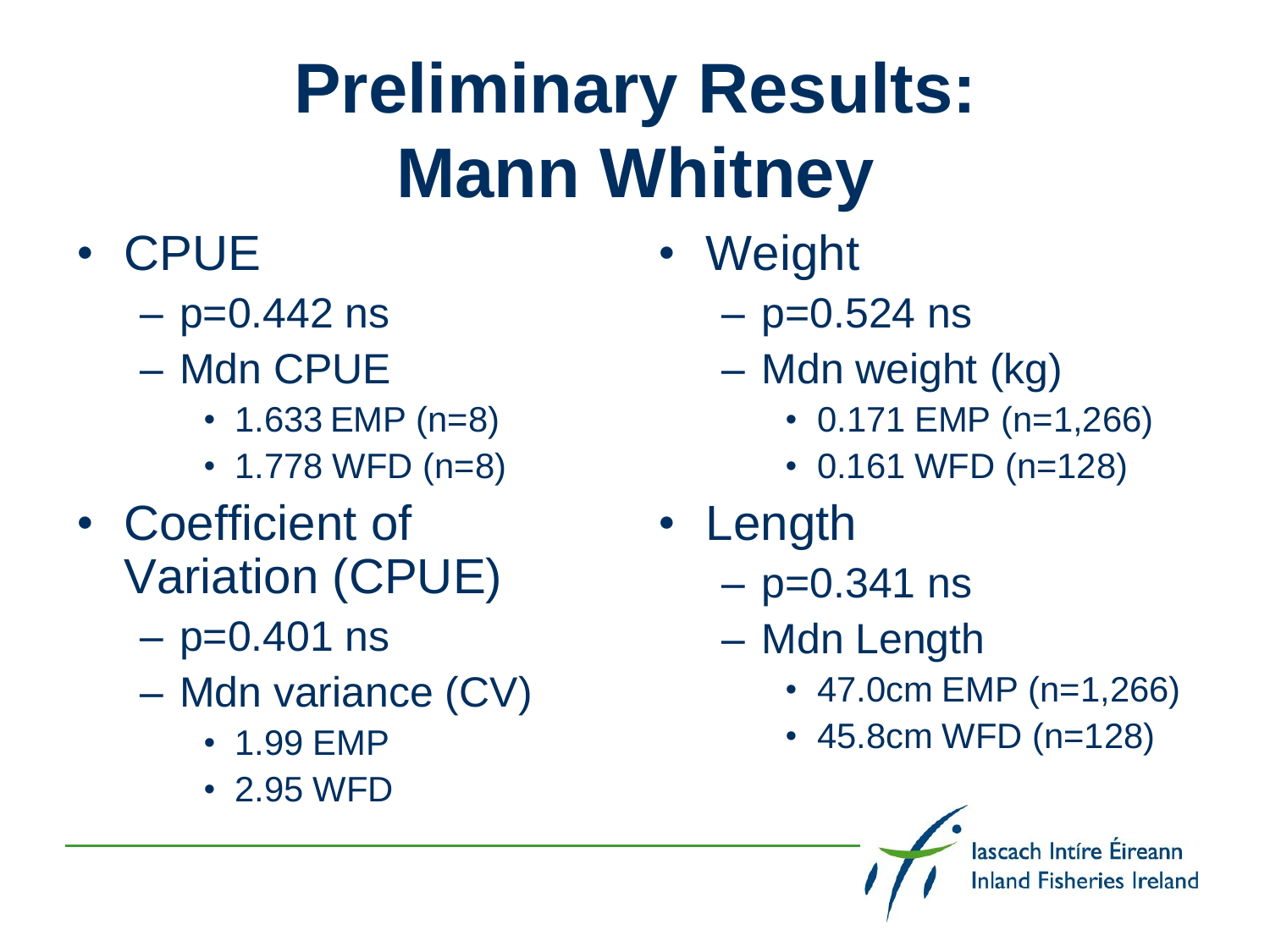# **Preliminary Results:**

- No sig. difference in CPUE
- No sig. difference in Coefficient of Variation
- No sig. difference in Length of eels caught
- No sig. difference in Weight of eels caught

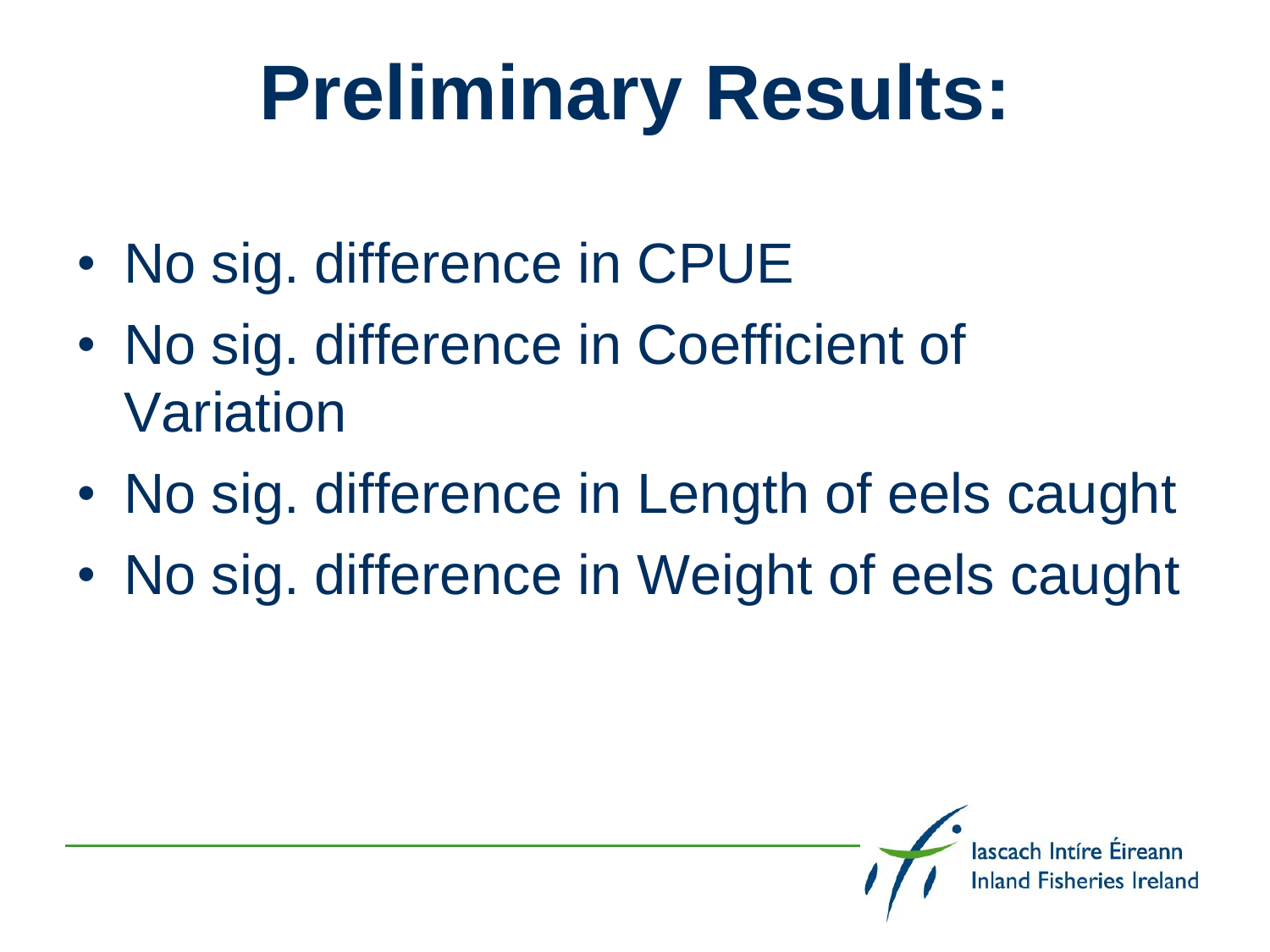# **Survey Objectives**

- National Survey
- Baseline dataset
- Comparison between years – long-term trends

**WFD Protocol**

- Examine Stock **Structure**
- Mark Recapture
- Maturation
- Morphological measurements
- Age, growth **EMP Protocol**

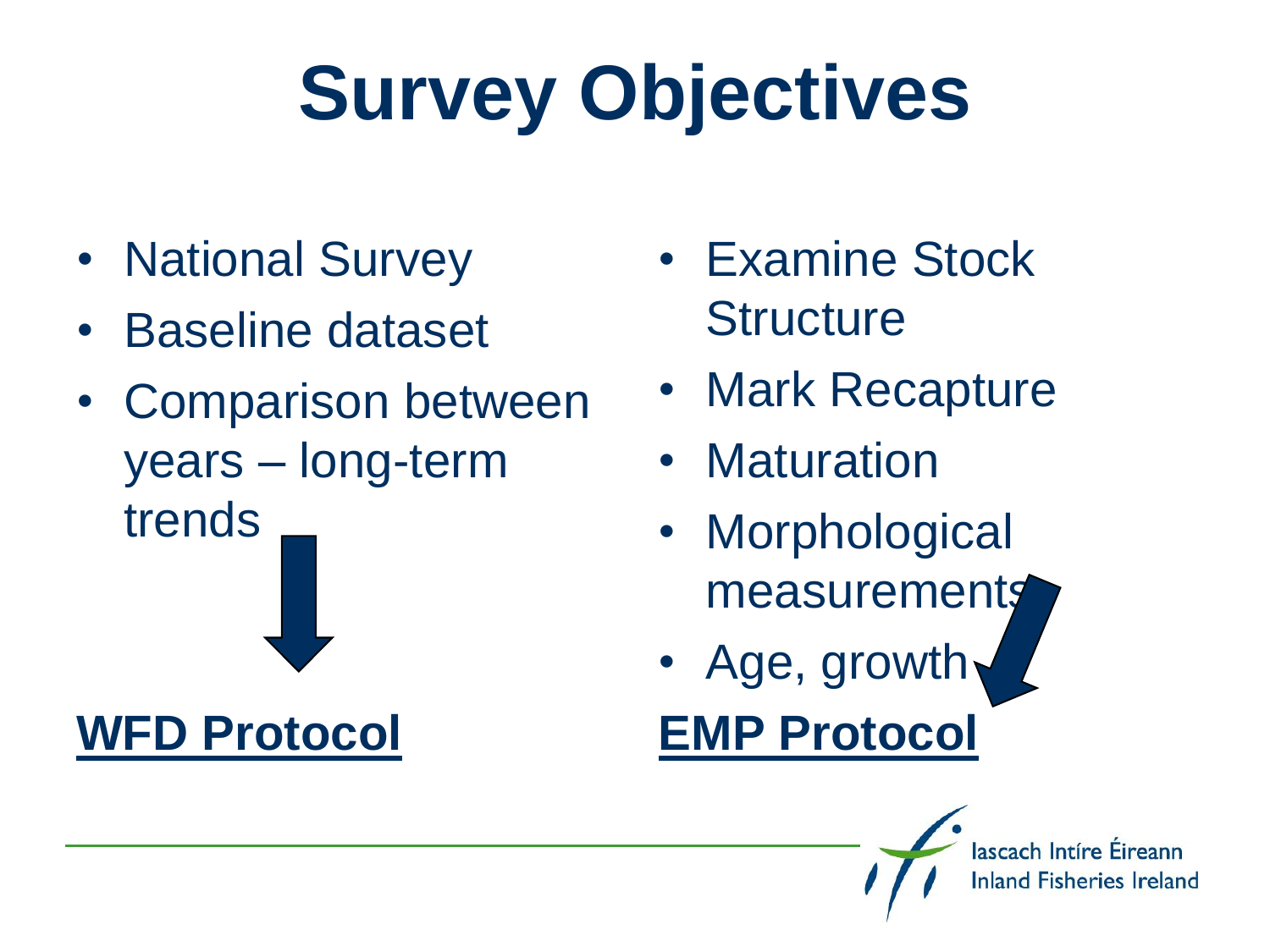# **Next Step**

- What do we do with CPUE? – Relate to management plans
- 2 year Mark Recapture Experiment in Lough Feeagh
- Meelick Bay (L. Derg) historical intensive fyke net survey 1981 - 1993
- What about population missed by fykes nets 30 - 40cm; <30cm